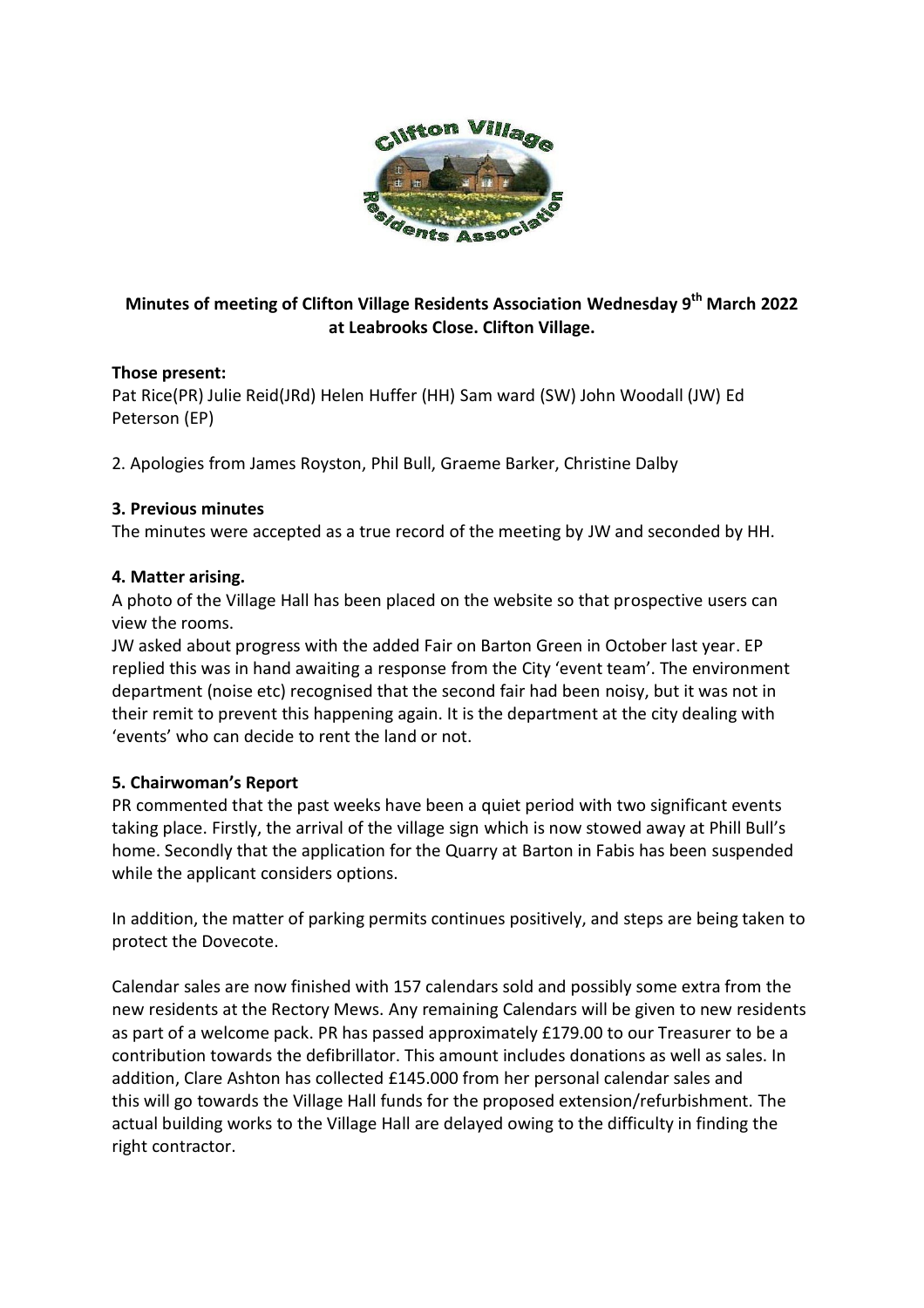PR expressed many thanks to those individuals who went from door to door selling the Calendars. PR - Residents do look forward to these and it has become a part of the village scene.

## **6. Treasurer's report**

HH confirmed that the account balance is £3,386, net of funds donated for the supply of the village sign.

Please see attached report below.

# **7. Secretary Report.**

EP confirmed that he had communication with Tom Street who is the heritage buildings officer at Nottingham City. The property department responded to complaints that the rendering to the gable ends was about to collapse by erecting the scaffolding we now see and removing the rendering. Tom Streets awaits a decision by National Heritage to confirm the replacement of bricks on the gables or to simply re-render. It may take some time for this national body to decide, and the scaffolding could be in place for many months.

Tom Streets is adding the building to the local buildings at risk register. The Dovecote is a Scheduled Monument and is also eligible for the National Heritage at risk register. If the Dovecote were also added to the national register, it would immediately improve its chances of gaining grant-funding from bodies such as the Architectural Heritage fund and the National Lottery Heritage fund. This would then be a potential additional source of funds for a feasibility study with a view to refurbishing the Dovecote for possible commercial use.

An application has been made to the city for funding to carry out the repair work first listed in the report from 2015. This report is available to be seen on the village website

# **8. Topics for discussion**

## 8.1Parking permits.

Nigel Cartwright, from Holgate, is running regular ZOOM meetings which include members of the committee and the two Councillors, Andrew Rule, and Roger Steel. Significant progress has been made and the whole village consulted and recently notified of the planned/accepted changes. On Wednesday 23rd March a further meeting with the Councillors and chaired by Nigel Cartwright will clarify the likely timescale for this planning to take effect.

# **8.2. The Quarry at Barton**

PR referred to the altered prospects for the quarry at Barton in Fabis. The applicant has withdrawn. This is excellent news that progress by the proposed quarry contractor and their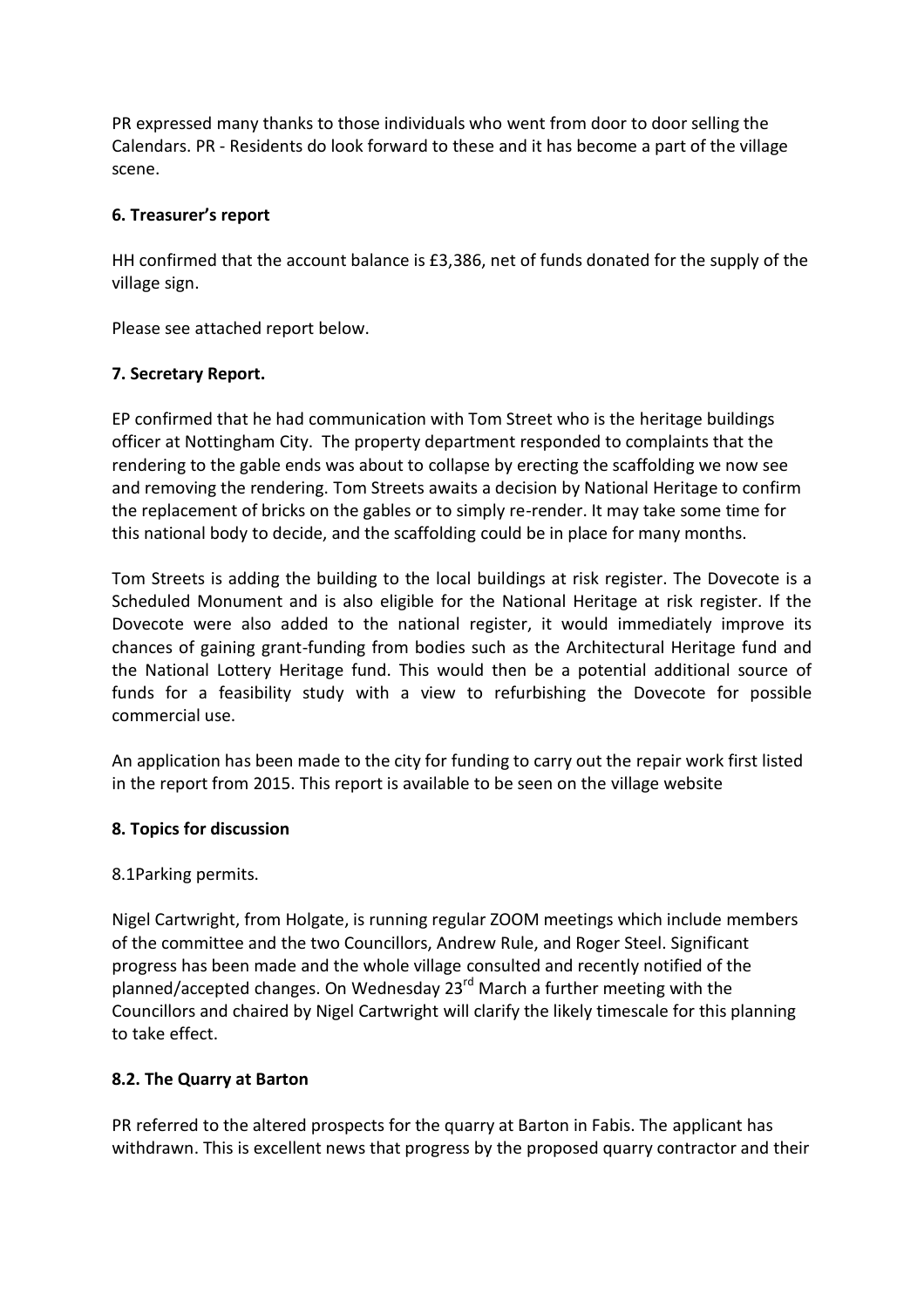consultants has been stopped. However, this is not the end of the matter and PR and EP will be at Barton in Fabis on Thursday  $17<sup>th</sup>$  evening to hear the latest update. **8.3 The Dovecote.** See previous

## **8.4 Jubilee Celebrations**

It was agreed at the last meeting to organise for the village celebrate for Sunday  $5<sup>th</sup>$  June.

EP has received the Jubilee pack which contains scant information. The subcommittee will meet on Wednesday  $16<sup>th</sup>$  March to start the process to organise a successful celebration.

A subcommittee was agreed.

- Julie Reid
- Helen Huffer
- Christine Dalby
- Graeme Barker.

PR and EP offered to join. Clare Ashton has been asked to attend. First meeting to be Wednesday  $16<sup>th</sup>$  March.

Some effort has been made by EP to locate a brass band for the event. The band previously used were contacted but they are not available and people they recommended are also committed to other events on that day. It was suggested to ask JB if he could provide a sound system and perhaps suitable music.

## **9. Social Events for 2022**

- Story telling Evening Saturday  $2^{nd}$  April.
- It was agreed to ask Mike Payton a professional storyteller, sourced by PB, to speak. He offers several topics to speak on and it was agreed that his 'Strange Encounters' talk would be worthwhile.
- EP to produce flyers and tickets to everyone by tomorrow evening.
- $\bullet$  Jubilee celebration Sunday 5<sup>th</sup> June
- Summer garden Party  $16^{th}$  July
- Autumn Social Event.  $22^{nd}$  October It was agreed that Halloween should be avoided. Suggestion that this event be the Fish & Chip supper disco.
- $\bullet$  Xmas tree Erection. December 3 $^{rd}$
- Christmas tree lighting December  $4^{th}$  note to ask JB, Clare Ashton to provide punch and mince pies. Roy to be given notice for the brazier and Jill Barker for carol singing music.
- Christmas Party Sunday December 11th

## **10. AOB**

## 10.1 Village sign

This has been completed by the fabricators and those who have seen it say it is very well done. Thank you very much Phil for providing the lead in the whole project and looking after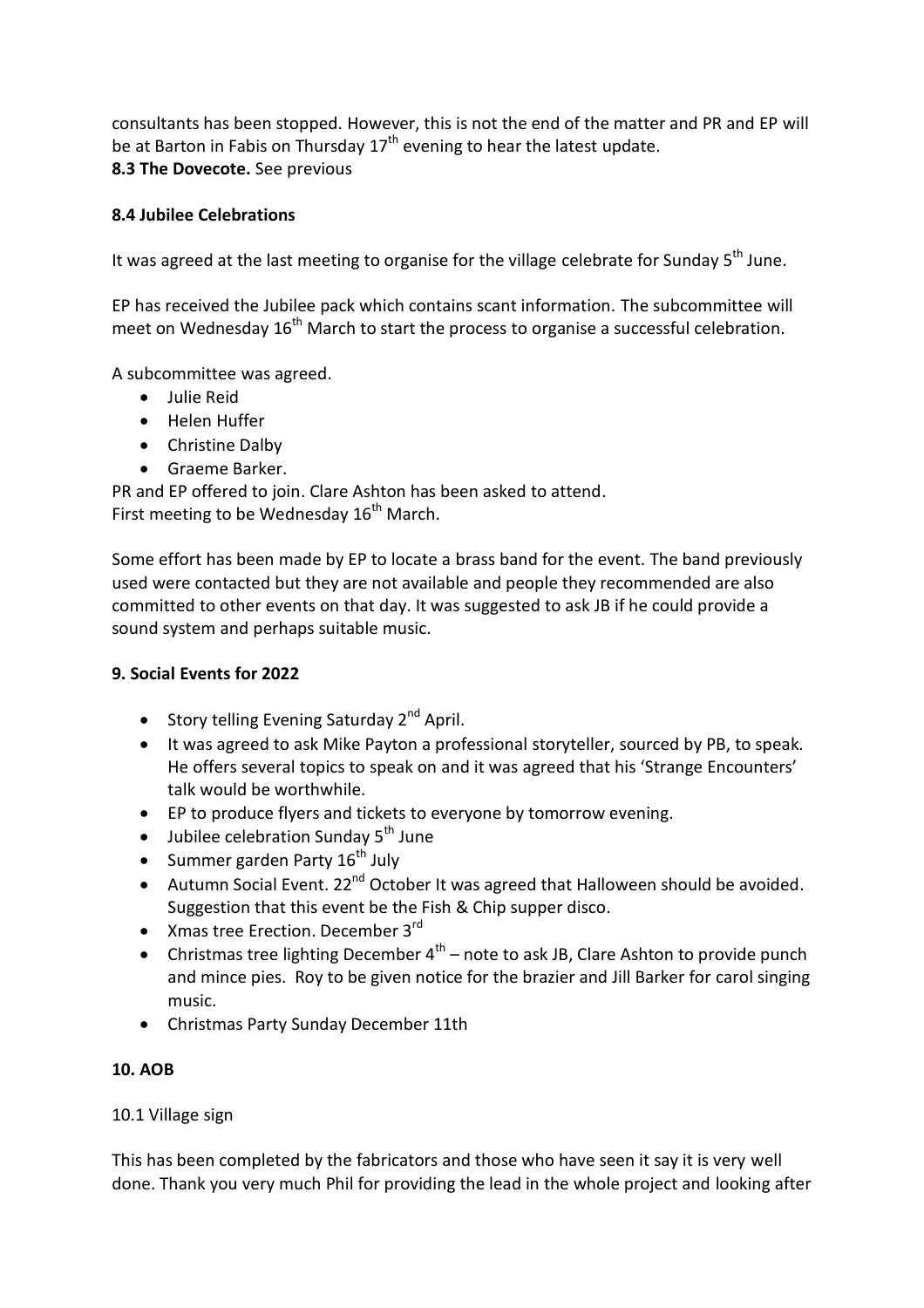the Village Sign people when they came to Clifton Village and for his trips to Norfolk, meeting with the designers and people involved. PR also met with the Village Sign couple and was able to see the sign and thank them for their work.

PB has also obtained two quotes (applied for three) for the erection of the sign. The best appears to be at a cost of £700.00 plus VAT.

### **10.2 Defibrillator**

The total donations and proceeds of sales of Calendars has raised £284.00 towards the cost of the defibrillator.

Tim Harding from the village may be able to raise additional funds though his contacts and he is looking into the matter.

PR repeated It is necessary to have a drive to raise funds for the defibrillator. We will need funds in the region of £900.00 plus. This will not include ongoing fees to service etc.

SW reported that two defibrillators are available on the Clifton Campus. He will obtain a map to show where these are in the main pavilion building and the Erasmus `Darwin building.

### **10.3 Tree planting.**

Councillor Andrew Rule has offered a tree for the Village. Clare Ashton has suggested this be placed on Gervais Gdns alongside where a previous tree had been located. SW has suggested a Cherry tree as these do not grow too tall.

\*Plaques should be obtained for the new tree to mark the Jubilee celebration and also for the Oak tree that was planted to celebrate Doomsday in 1987.The Oak tree planted in 1987 has yet to have a plaque to mark the event. It would be good to organise such.

### **Village entrance Kerbing and Speed**

SW pointed out the loose kerb stones that need attention. EP reported that Dan Garnon had been cleaning the gutter of weeds and accumulated material at the village green area. A thank you, Dan. The matter of a 20 mph speed limit was again raised.

### **Dates for the diary:**

- AGM date 16th May
- $\bullet$  Jubilee celebration Sunday 5<sup>th</sup> June
- Summer garden Party  $16^{th}$  July
- $\bullet$  Autumn event October 22<sup>nd</sup>
- Christmas tree erection December  $3<sup>rd</sup>$
- Christmas tree lights and gathering December  $4<sup>th</sup>$
- Xmas Party December  $11^{\text{th}}$